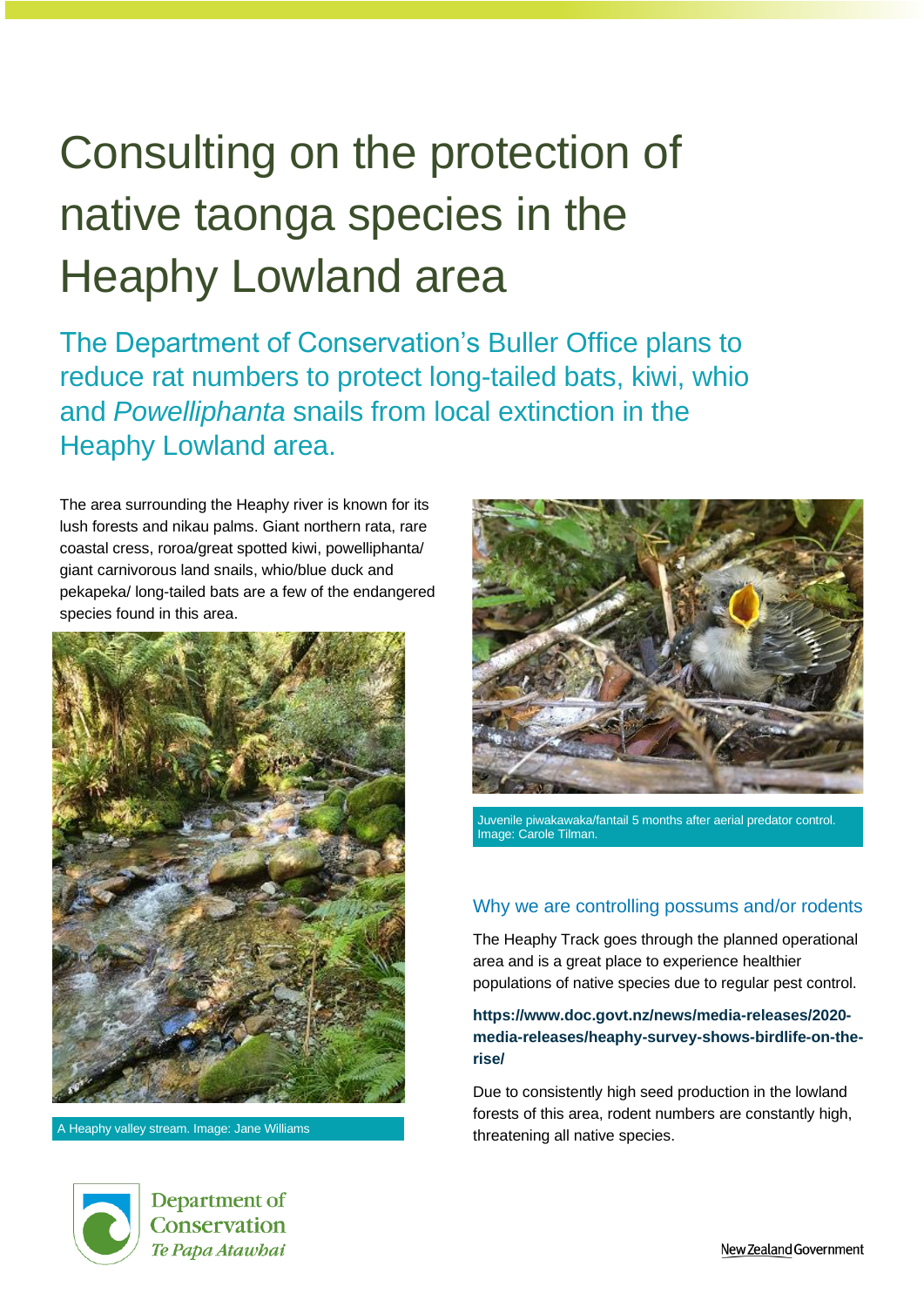Rats and possums are the main predators for Powelliphanta snails, of which five of the species are unique to the Heaphy valley. They live nowhere else on earth.

By keeping rodent numbers at low levels, the long-term goal is to allow for the reintroduction of species such as mohua/yellowhead, tieke/saddleback and kākāpō.

## Predator control works

After successful aerial 1080 treatments, rodent numbers typically decrease to zero, before rat numbers rise again with the boost to breeding that abundant food provides. Lizards, bats and invertebrates also benefit from this temporary predator knockdown.

Annual 5-minute bird counts in the Heaphy Lowland project area started in 2015. Since then, the range and distribution of kākā, weka and toutouwai/robin have increased. Korimako/bellbird, pīwakawaka/fantail, tauhau/silvereye and tui have made significant increases in numbers while other bird species remain stable.



Rat-killed penguin chick. One healed, one fresh injury. Image: David Cunningham

## Consultation – Have your say.

DOC is planning to control rodents over approximately 24,000 ha of the Kahurangi National Park using cereal baits containing biodegradable 1080 applied aerially. Helicopters with calibrated buckets will distribute bait along pre-determined and monitored flight paths.

The Department is consulting on the effects of this predator control plan and would like to hear your views.

## Use of a range of predator control methods to protect species.

Aerial application of cereal pellets containing 1080 is the most effective control method over large areas. It is the



Great spotted kiwi. Image: Tui De Roy.

only viable method in remote, rugged terrain.

Ground- based trapping and bait stations are effective in smaller more accessible areas. Aerial 1080 operations target rodents. Stoats are also reduced effectively as they eat rodents/possums.

#### Time frame

At this stage, this operation will occur between the 1<sup>st</sup> of July and the 31st of August 2021. The operation is weather dependent. Notification will be provided nearer the time of operational commencement.

## **Planning**

DOC engages and works closely with its Treaty Partners, for all predator control, and is discussing this plan with Ngati Waewae.

Vector Free Marlborough Limited (VFML) has been engaged to carry out the Heaphy Lowland operation on its behalf.

VFML will begin contacting landowners and other affected parties to discuss the proposed work and seek information about any matters of significance.

DOC will carefully consider your feedback received during the consultation phase and where possible will

December 2020 Phone: +64 3 788 8008 Email: westport@doc.govt.nz **[www.doc.govt.nz](file:///D:/Users/ygan/Documents/Custom%20Office%20Templates/www.doc.govt.nz)**

Department of Conservation Buller Office PO Box 357 Westport, 7866 New Zealand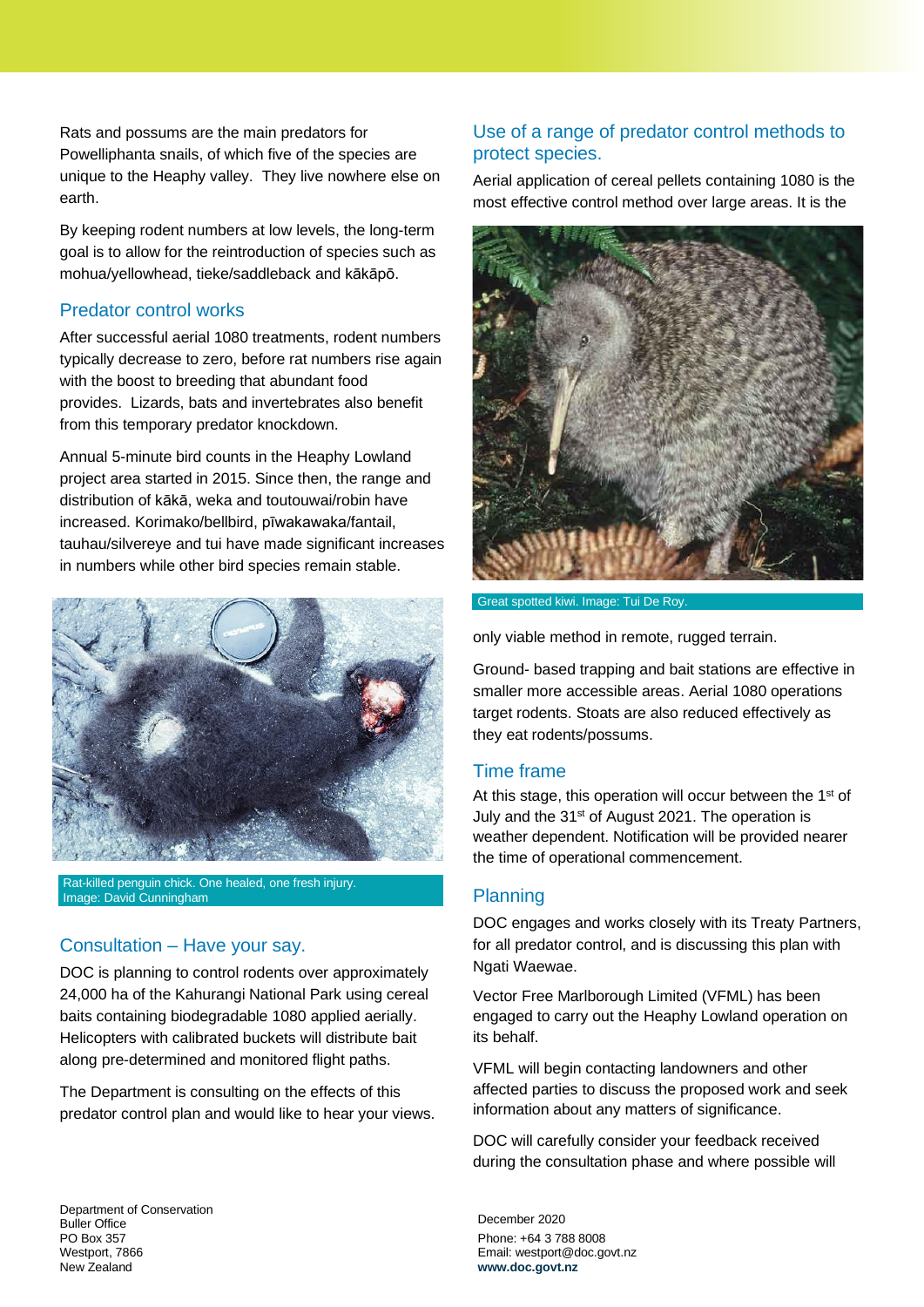mitigate the effects of the operation on you. This will be done before VFML proceeds with lodging consent applications.

Once consents are approved, a notification fact sheet will be distributed nearer the time the operation is to start in order to confirm any changes to the project area and provide information about when the operation will happen.

Several weeks ahead of the operation commencing, VFML will provide a public notice in the local newspaper and, immediately prior to the operation starting, place warning signs at entrances to public conservation land.

After the operation takes place, DOC will contact iwi, landowners and other stakeholders to provide details about outcomes such as the reduction of predator numbers and provide further updates when available.

Use of 1080 requires permission from the local Public Health Protection office of the Ministry of Health.

DOC assesses vertebrate predator control operations that use a toxin on behalf of the Environmental Protection Agency (EPA). DOC staff follow procedures approved by the EPA. These regulations ensure that the toxin is applied safely to safeguard the public and the environment.

## Key Facts: What you need to know.

1080 is a manufactured, biodegradable toxin. Its active ingredient, fluoroacetate is salt that occurs naturally in poisonous plants in Australia, Africa and Brazil. It does not accumulate in the environment or in animal tissue. It is broken down naturally by micro-organisms, fungi and plants into harmless compounds and does not leave permanent residues in soil, water, plants or animals.

The Department of Conservation complies with all relevant regulations and takes a precautionary approach to the aerial application of biodegradable 1080.

All operations begin with an aerial pre-feed of non-toxic bait to prime possums/rodents to eat the toxic bait that will be applied afterwards.

- The toxic cereal bait pellets contain 0.15% of 1080. They are about 2cm long, cylindrical and dyed green.
- Non-toxic pre-feed cereal pellets are about 2cm long, cylindrical and sandy coloured (not-dyed).



Powelliphanta superba prouseorum. Image: Kath Walker

#### Managing risk

1080 is poisonous to humans, domestic and game animals. Dogs are highly susceptible. In areas where the toxin has been applied, the risk to dogs will remain until poisoned carcasses have disintegrated, which can be more than six months.

The presence of warning signs indicate that pesticide residues may still be present in baits or animals.

*These risks can be eliminated by following these rules*:

- *DO NOT touch bait or eat bait pellets*
- *WATCH CHILDREN at all times*
- *DO NOT EAT animals from this area or from within the "buffer zone" outside the treatment area boundary. The buffer zone is 200m for rabbits, 1km for hares, tahr, wallabies and possums, and 2km for deer, pigs and any other animals.*
- *Remember, toxic baits or carcasses are DEADLY to DOGS*

Observe these rules whenever you see warning signs about pesticides. These warning signs indicate pesticide residues may be still present in baits and animals. When signs are removed this means you can resume normal activities in the area. This can be up around 8 months.

Please report suspected vandalism or unauthorised removal of signs. If in doubt, check with DOC. The DOC Pesticide Summary provides more information https://maps.doc.govt.nz/externalmaps/index.html?viewer=pesti cidesummary

Department of Conservation Buller Office PO Box 357 Westport, 7866 New Zealand

December 2020 Phone: +64 3 788 8008 Email: westport@doc.govt.nz **[www.doc.govt.nz](file:///D:/Users/ygan/Documents/Custom%20Office%20Templates/www.doc.govt.nz)**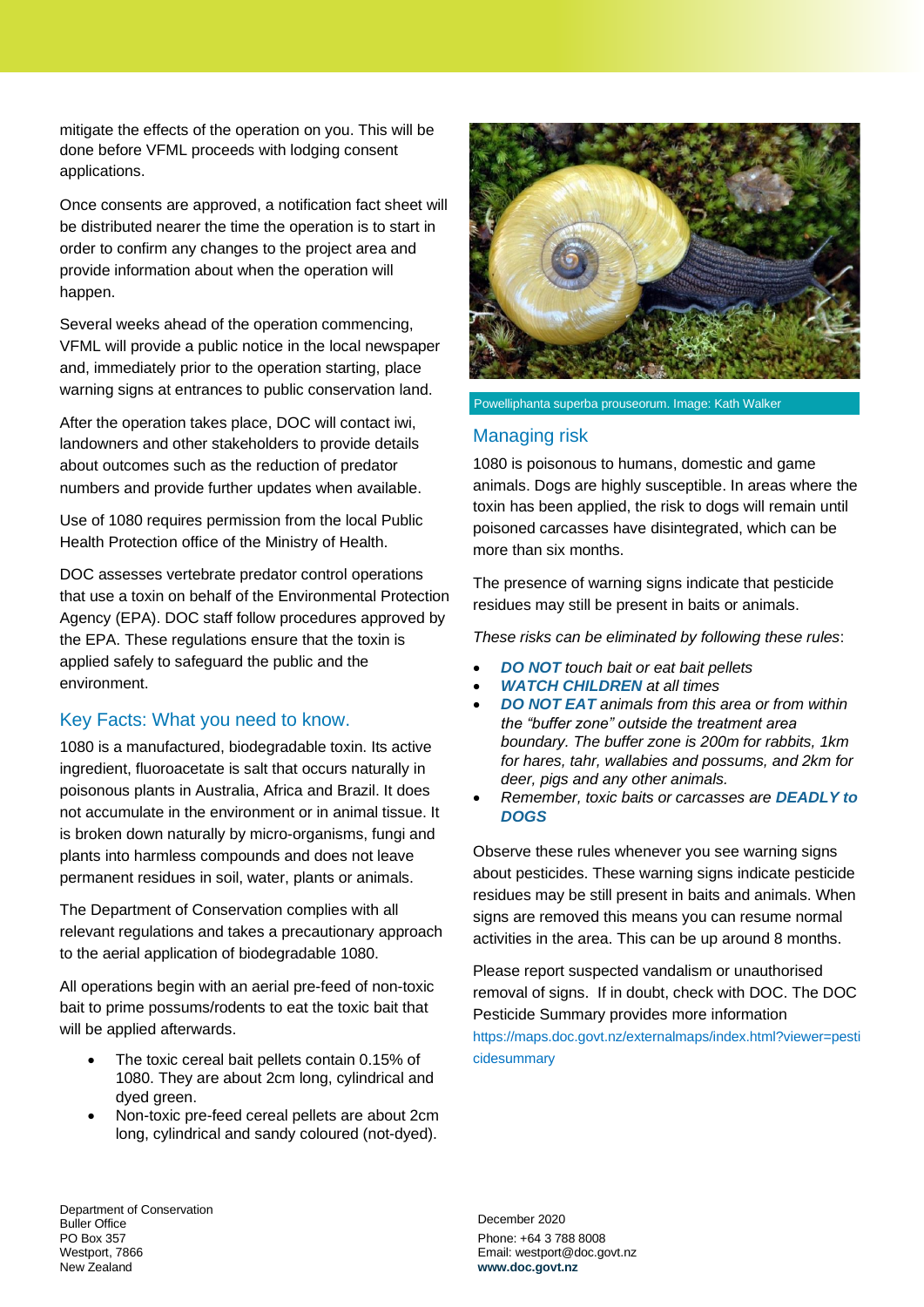## For more information

Please contact: Vector Free Marlborough Limited Email: [communications@vectorfree.co.nz](mailto:communications@vectorfree.co.nz) Freephone 0508 548 008 [www.vectorfree.co.nz/current-aerial-operations](http://www.vectorfree.co.nz/current-aerial-operations)  Or;

Senior Ranger Biodiversity Phone: +64 3 788 8008 Email: **[westport@doc.govt.nz](mailto:westport@doc.govt.nz)** [www.doc.govt.nz/tiakina-nga-manu](http://www.doc.govt.nz/tiakina-nga-manu)

# The Heaphy Lowland project area predator control plan

The map shows the planned application area for predator control. It is indicative: the boundaries will change subject to consultation and other operation planning requirements.



Rat attacking bird. Image: Nga Manu Images

Department of Conservation Buller Office PO Box 357 Westport, 7866 New Zealand

December 2020 Phone: +64 3 788 8008 Email: westport@doc.govt.nz **[www.doc.govt.nz](file:///D:/Users/ygan/Documents/Custom%20Office%20Templates/www.doc.govt.nz)**